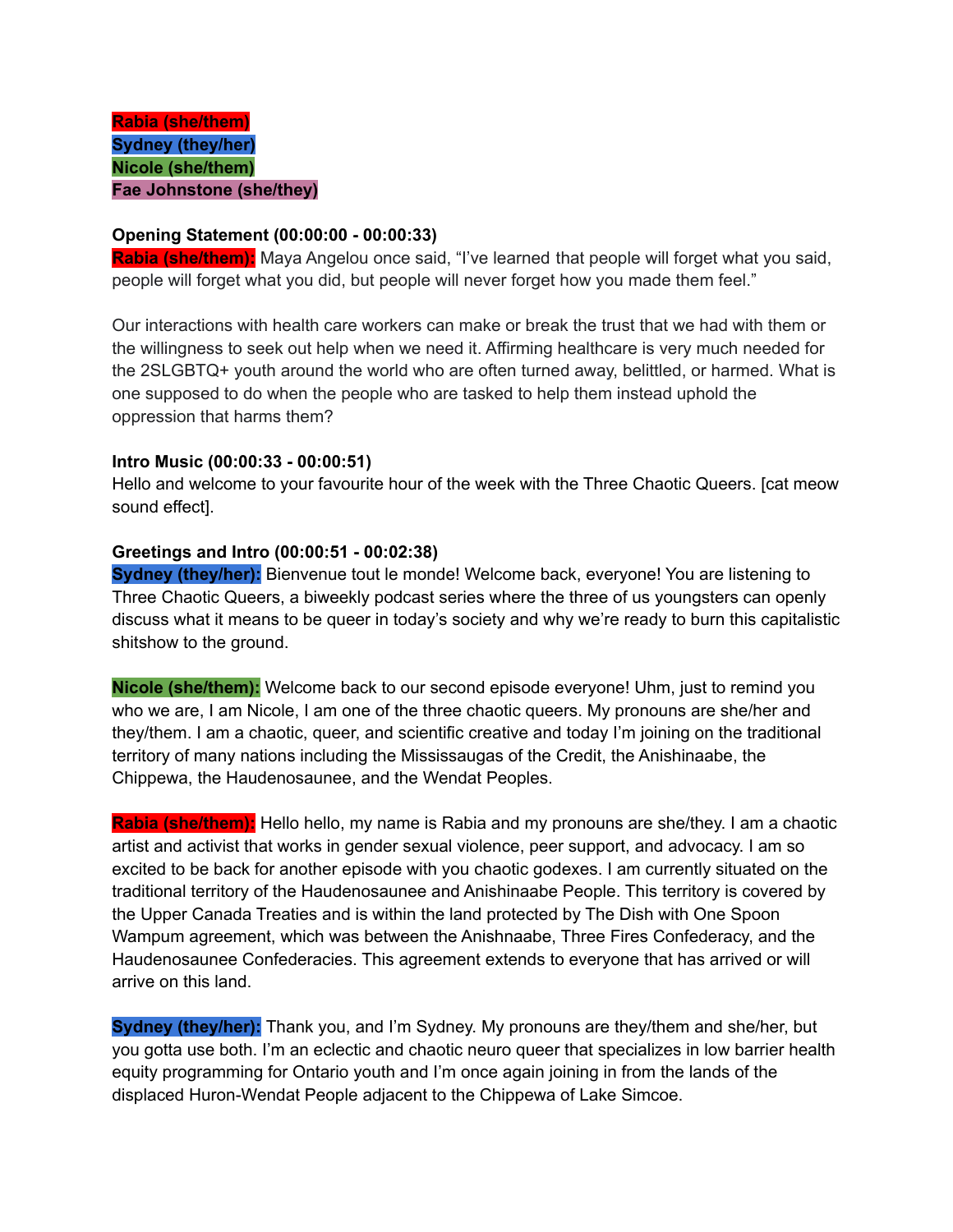#### **Conversation (00:02:38 - 00:55:34)**

**Nicole (she/them):** Yeah! So welcome back everyone, today we have a very special episode and a very special fourth chaotic queer, uhm, to present to you all!

**Sydney (they/her):** Yeah! So we are adjoined by Wisdom2Action's Executive Director, Fae Johnstone, to talk about 2SLGBTQI+ health care inequities and to get to low-down on the Trans Health Ontario Campaign, which is their ongoing bipartisan political campaign with Rainbow Health Ontario which wants to bring legislative changes to our standards of healthcare.

**Rabia (she/them):** And just before we introduce you to our very special guest I definitely want to give you some context for the quote we provided in the beginning. So, the experiences of queer youth in healthcare are definitely riddled with microaggressions, but what are microaggressions? So, the term microaggression was coined by Harvard professor Chester M. Pierce to describe the insults and slights he had witnessed against Black people. According to Dr. Derald Wing Sue, microaggressions are everyday insults, verbal, behavioural, or environmental indignities, and demeaning messages whether intentional or unintentional. When an individual experiences microaggressions over and over and over again they begin to take an immense toll on the person's mental health and overall wellbeing. This is often the case for many queer people. And so once I was doing my digging in research I found this amazing study by Dr. Kimber Shelton, who identified seven themes of microaggressions that queer youth experience in psychotherapy. They are one, assumption that sexual orientation is the cause for all presenting issues. Two, avoidance and minimizing of sexual orientation. Three, the attempts to over-identify with queer clients. Four, making stereotypical assumptions about queer clients. Five, assumed superiority of heterosexuality. Six, assumption that queer individuals need psychotherapeutic treatment. And seven, therapists have the duty to warn queer clients about the perils of identifying with a non-exclusively heterosexual orientation.

**Rabia (she/them):** Uhm, and so these themes were identified through Dr. Shelton's study with 16 queer psychotherapy clients. But even though it was focusing on psychotherapy, these different microaggressions were definitely a bit universal, I guess I could say. Uhm, and definitely reflect the experiences that queer people have in other facets of healthcare.

**Nicole (she/them):** I just wanted to speak to, before I move on, speak to, Rabia, the seven themes that you just mentioned. Every single one that you said I've related to and I'm sure so many people have related to that and although the study was only done on 16 people, uhm, these are so so so common even with, I guess, queer trained psychotherapists and other types of counsellors in general. Which is very unfortunate. Uhm, so, of course just knowing that, there's so much room to do better in healthcare.

**Nicole (she/them):** Yeah, so as queer people we've all experienced or know someone who's unfortunately experienced one of these microaggressions. We're all patients, we're all people who have, well, we always know someone or are people who have experienced the healthcare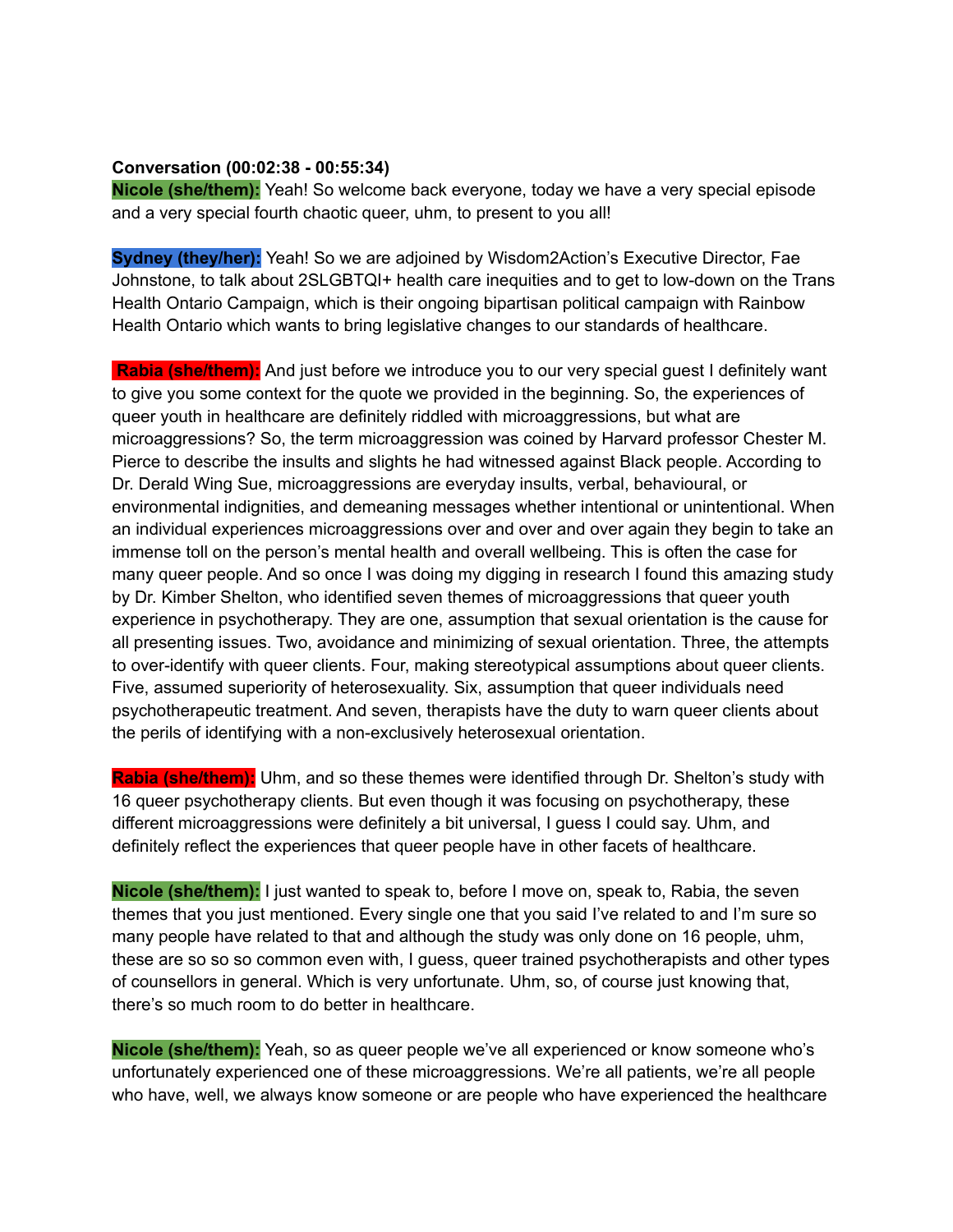system. These things shouldn't be normal or expected with going into a healthcare setting, unfortunately. Rather, we should feel like we're getting safe and equal treatment, uhm, that's why we're extremely excited to have Fae on the podcast to talk about their experience working in queer and trans health advocacy spaces.

**Sydney (they/her):** And with all of that said, Fae, would you like to formally introduce yourself to our audience?

**Fae Johnstone (she/they):** Yes, thank you Sydney. So hello! My name is Fae Johnstone, I use she and they pronouns, and I'm joining today from unceded, unsurrendered, Algonquin and Anishinaabe territory, or what is colonially known as Ottawa. I am the executive director of Wisdom2Action, a 2SLGBTQ owned and operated consulting firm and social enterprise and I like to describe us as a small but feisty group of gays who try to have a bigger impact than you would imagine. My background is very much in 2SLGBTQ community spaces and political spaces as well. I am not a social worker by training, but I went to do my undergrad and masters in social work at Carleton, and I have a background in sex education and 2SLGBTQ nonprofits and mental health and too many other small little bits of interesting and exciting things uhm, but right now I spend most of my time pushing queer and trans issues and queer and trans inclusion in workplaces, community organizations, and, of course, with our Provincial, Federal, and Municipal governments. And I'm very happy to be here with all of y'all today.

**Nicole (she/them):** Wow Fae, it sounds like you have your hands in so many different things, making you the most chaotic queer out here, which is wonderful and I'm sure yours and your communities work has had and will continue to have impact in our communities and that is why we're super excited to talk to you. So our first question. You've mentioned you are the executive director of Wisdom to Action. Could you please tell us a bit about Wisdom2Action and your work there, and why you initially got involved with the organization?

**Fae Johnstone (she/they):** Yeah, for sure! So Wisdom2Action, as I mentioned, is a 2SLGBTQ owned and operated social enterprise and consulting firm. We came out of the Youth Serving Sector, so our roots really are helping organizations better engage and support youth folks and better use evidence in their practice. So bringing research, and helping them put it into action, ie putting wisdom into action. Nowadays most of our work spans three topic areas. So, I would say, 2SLGBTQ issues, rights, and inclusion is a big bucket, and that includes working with 2SLGBTQ community organizations, advocating on our issues, educating on our issues. Then we also work quite a bit in mental health. So, helping explore better ways of providing young folks, and all folks, with access to mental health services, exploring innovation and looking into virtual mental health or developing better resources for young folks who may be struggling during the absolute nightmare that is our world right now. And then the third one is often gender based violence. So, tackling sexism and misogyny in this world, helping organizations better support and include trans folks and 2SLGBTQ folks in that work, but also just trying to push back against all of the shitty things that cishet folks and men at large will enact on our people and our communities. Our ethos is we try to help nonprofit organizations, governments, and everybody do what they do better. So we help with strategic planning, with community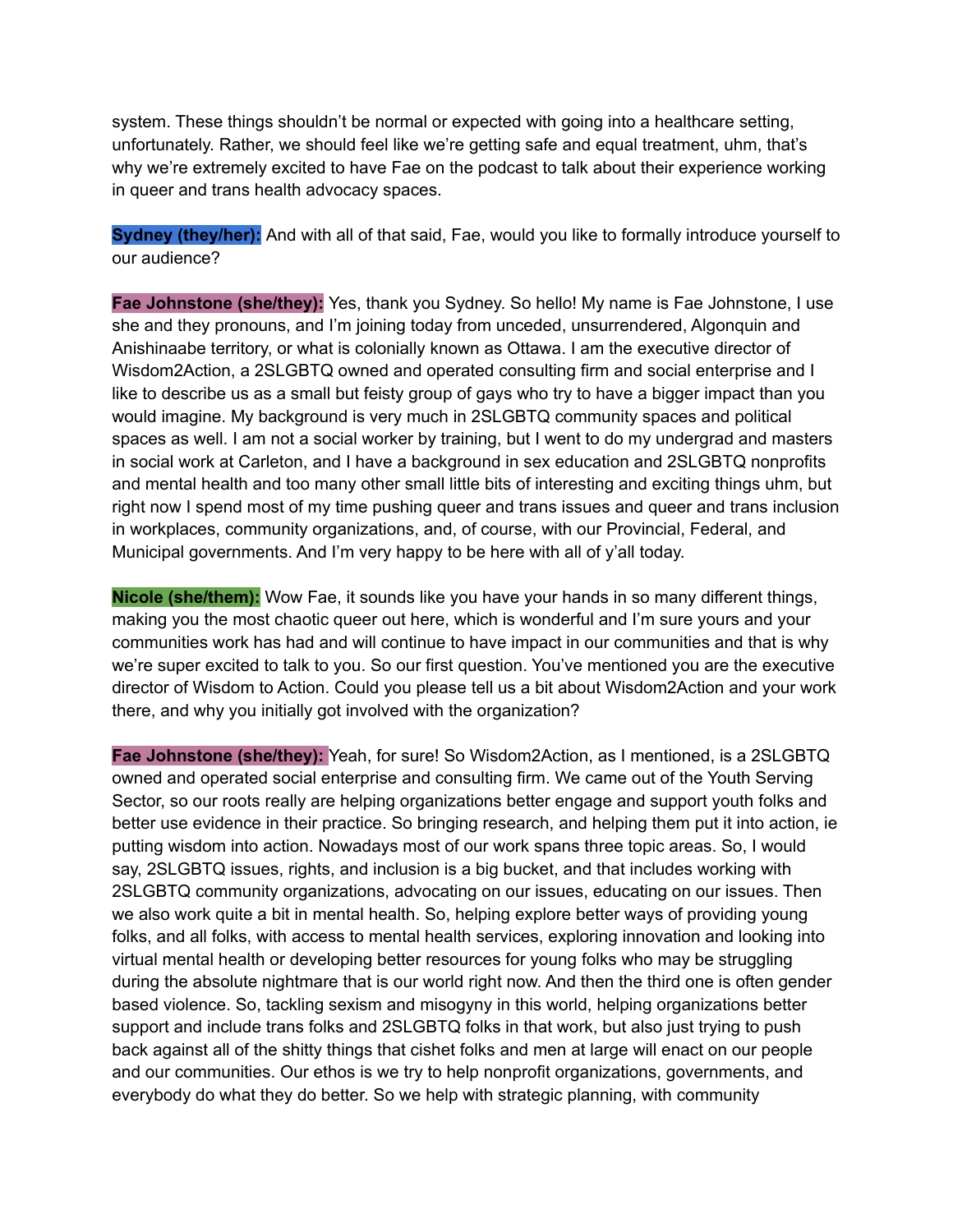engagement, organizational development. We are trying to help this whole sector of folks doing the best that they can. It just keeps scaling up and dreaming about a better tomorrow, a better future, and safer communities for all kinds of folks.

And, the other part of your question I almost didn't answer is how did I become involved with Wisdom2Action? This is one of my favourite stories and my coowner hates when I share it. About four years ago, I was invited to give a talk at the International Association for Youth Mental Health Conference in Dublin, Ireland. It was absolutely terrifying, I had never been in front of an audience that large, I had come out as trans, like, six months before so I had to awkwardly get them to update my name in the promo, it was really funny! It was cute and they were great. And I gave this big talk in front of like psychiatrists and, like, folks who run national organizations! Like it was 600+ people and I was terrified because I didn't do that at that point. I was a baby trans! And I was like new to all of the things, I think my hair was colourful, you could see like different old dye in it, uhm, and I gave my talk and I went out for some fresh air right after and this human comes rushing out after me and is like: "Hey! You! We should work together!". And I'm like "who the hell are you?" and I had forgotten we'd been in a cab together and she was also from Canada, and she was like things were cool and chill and I was like okay, there's just this random human and I am tired and anxious, I just gave a talk and I don't know if I'm conscious right now. And then this wonderful human emailed me months later and there was a contract and opportunity to do some work on GBV and queer youth, and I was like "yes, I want in" and it just like scaled and grew and become a beautiful thing from there. She hates it when I say or tell that story though, just so y'all know. And it's great. She still lets me say it.

# **Rabia (she/them):** Why does she hate the story?

**Fae Johnstone (she/they):** Uhh, because the awkward part I kind of left out was in the cab ride over there was this other person who looked very similar to her, and I retract that. She didn't look very similar. I mixed her up with another person when I probably shouldn't have and I was it was just like oh I'm so sorry. And that is why she doesn't like that story.

**Sydney (they/her):** It happens to the best of us and honestly that is such a meet cute story. Like I want to meet my coworkers in a cute way, not just like my potential future partner. Uhm, and, yeah. I think that is great and I really would love to hear more about your Dublin speech one day, but I think what you're getting at kinda leads us to our next question, which is what types of movements and/or policies do you hope to see emerge or grow in Ontario over the next five years? If you need to you can extend that to the next ten years but, like, five years if you're real ambitious.

**Fae Johnstone (she/they):** I think there, in the world of 2SLGBTQ advocacy there's a lot that we still need. Like, I would love to see a provincial queer and trans advocacy organization. Our issues are we spend a lot of time focusing on the federal government and we should, uh, but lots of the priorities in our communities are actually provincial jurisdictions. So I would love to see more focus on that, on what a queer and trans agenda looks like here in Ontario. And yes my team has big plans for the next election in what Ontario is going to look like in our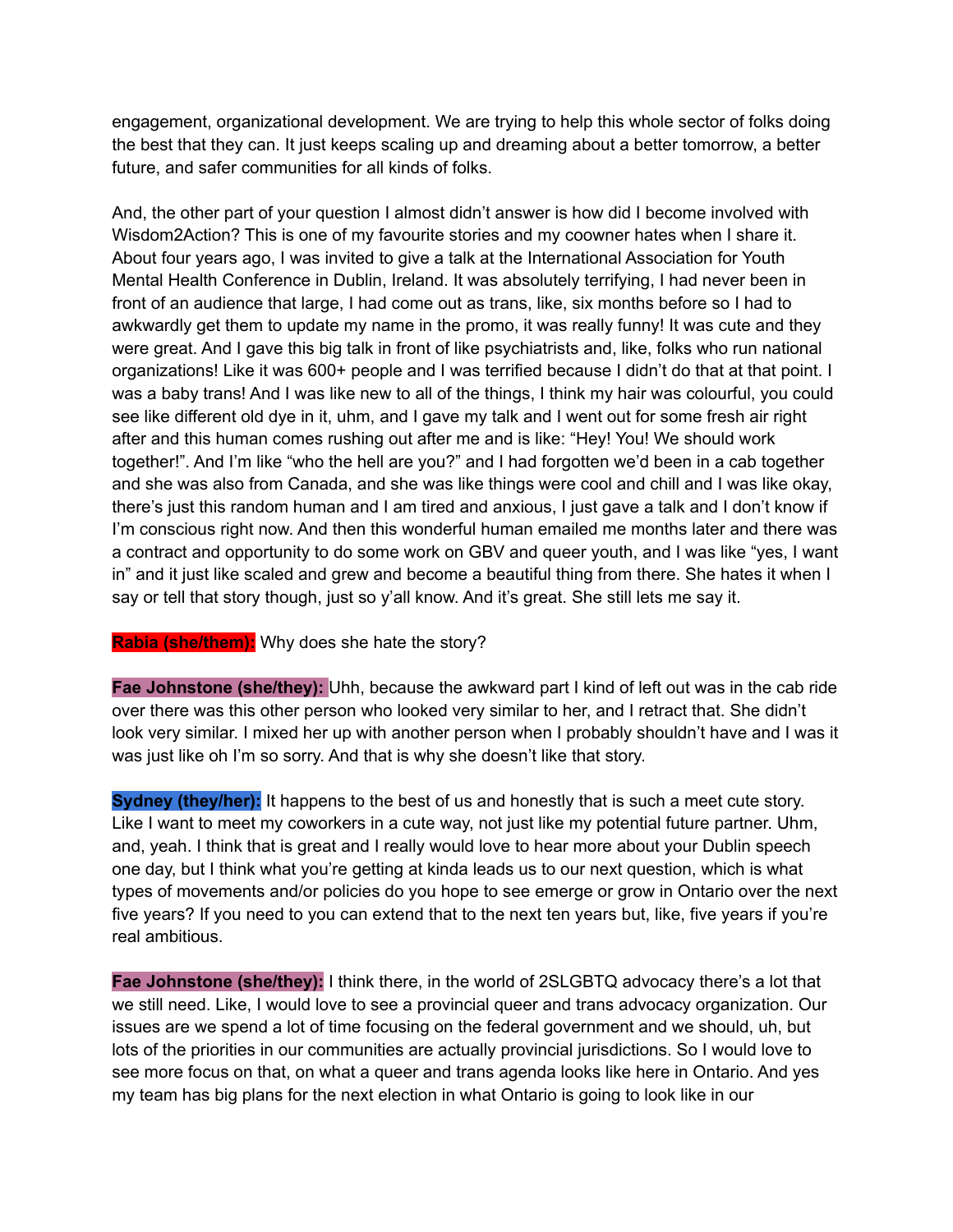communities, uhm, but I think we need that connection and that provincial organization so that we can advance these issues in a better and bolder way. I'm also excited for I think all of our movements and our learning as we go. I think we are bracing ourselves for both a very icky push back from far right white supremacist populus, but at the same time, our movements are learning about intersectionality in a way they never have before. We are embracing new tactics, we are building bridges and coalitions in a way that, again, we've never done this before. I think we aren't in- we are in a generation that is different from the ones that organized before us. Young folks, I mean I say young folks but y'all are slightly younger than I am, but like people are growing up in schools where they learned about social justice. Where they come in and they're taught, especially younger folks, that maybe being racist and homophobic and sexist and transphobic isn't a good thing. Those folks are going to spark movements that I will probably not really fully understand, but that I am so deeply excited for and that's what's going to happen in the next 5-10 years. I want to feel outdated. That is something I'm very okay with.

**Rabia (she/them):** I love that so much and I just have to say your energy when you speak is just fantastic and it just makes me so inspired and like so motivated to actually create change. I just want to touch on something that you mentioned in the beginning when you discussed how we're coming to see a lot more issues and priorities within the queer community and that kind of relates to our next question which is: how do you think the Covid 19 pandemic has compounded healthcare issues and these issues and priorities that you've mentioned for the 2SLGBTQ+ youth?

**Fae Johnstone (she/they):** Well that is a huge question. I think we've seen some evidence out of researchers in Toronto that has explored particularly how this pandemic has impacted street involved queer and trans young folks. In terms of trust, in terms of access to services, in terms of access to housing and healthcare, and so I think there's a huge impact right there on some of the most vulnerable folks in our communities. We already had a queer homelessness problem; it has been made worse by this pandemic because folks who were in crisis did not have the supports that they need and queer and trans young folks who may have come into themselves in the past two years, well, what happens to them if they're not in safe homes? What happens to them during Covid and as we move on from Covid? I am terrified for the queer and trans kids who are gonna come out tomorrow or in six months and who may be ousted from their homes. But I am more terrified for the kid who came out in an unsafe home and then didn't have the option to leave. Or didn't know that they could leave. So I think there's, like, huge social issues that we, like, reinforced and this ickiness that kind of come about in Covid that is even worse in its own way than before. But on the healthcare side, uhm, many of my friends have had surgeries cancelled. Many of my friends have had access to hormones delayed. People had two year waitlists that have become four year waitlists. People have had to go off of hormones because their pharmacies were not stocking their hormones. That is medically not a good thing to force people to do! You do not go off your meds! Because you are on a regiment and a routine this is good for you, that is aligned with that medical best practice. So I think that has had a huge impact. But like our communities were not doing well before this pandemic happened, like if we think about mental health, like, we were already in crisis because homophobia, biphobia, transphobia does that in this world. And so you add on, like, a pandemic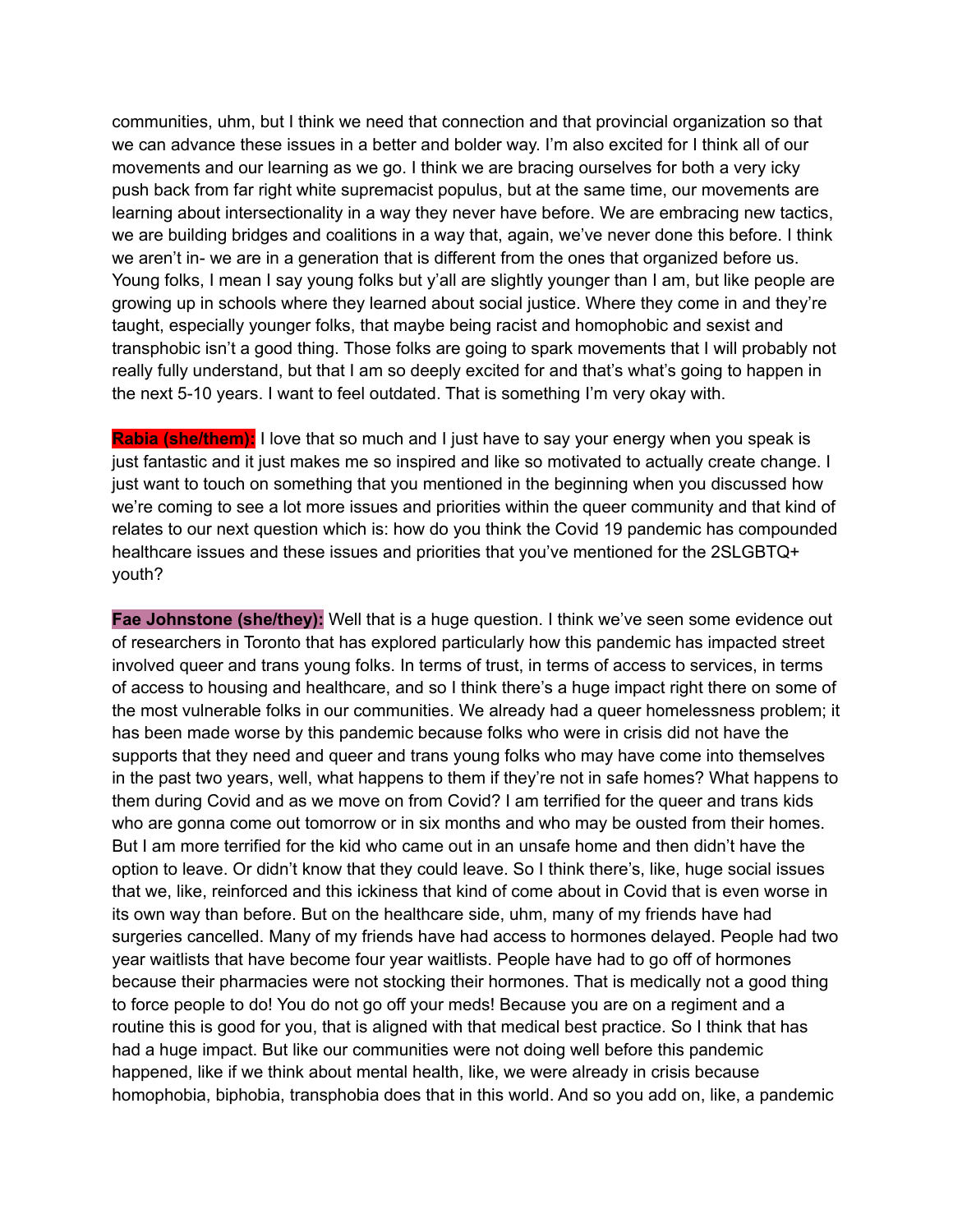and folks are going to be having a hard time. We did not come into Covid equal. We came into Covid already dealing with a world that wasn't good to us. You add on decreased access to services. You add on stress in a hyper politicized space. You add on a pandemic and life's going to be a lot. So we have so much to do as we come out of, hopefully, this pandemic.

**Nicole (she/them):** Oh my goodness, yeah, you're so right! In that, yeah, we come into this pandemic already unequal and we will leave it that way. Along with, I think, even more folks, uhm, for a lot of people I think the pandemic has been a spot where they've been able to kind of reflect on their identities due to not really being out in the world and being tracked and isolated. Which, y'know, can be a positive thing but can be again another isolating thing and I also worry for queer folks coming out of this and would love to find a way to provide those resources for them coming out but yeah. There's just so much work to do. I would also love to link this to the HIV and AIDS epidemic. Back in the day that was, y'know, not really taken seriously by the local and federal government. Or anyone for that matter. Until public outcries kinda happened from folks down to their communities. Y'know, the only reason that the government responded was due to public protest and outcry of- we hear a lot about the US and I think not a lot about Canada, but, uhh, there was equally a lot of, y'know, ground work that was built within those communities here in our country. And I have a bit of history here in front of me so I'd love to share how I think, like, we, I say we but I wasn't alive back then, how- how the past queers came out of the epidemic and how that changed the healthcare system. I think that's extremely powerful.

**Nicole (she/them):** So back in the 1990's, ten years after the epidemic began, it was Mulroney, that was our Prime Minister back then, and he created the first HIV strategy in 1990. He carved out a federal role to create a program based on research data to prevent the spread, care and treatment, and support programs for those with disease to increase funding for community health policies and systemic treatment access activities. And also support nongovernmental organizations and fundings, and this was reviewed in 1998 and an in depth consultation was added for communities of people with HIV. So it was updated to include more of the upcoming trends and specifically showed that people who were, you know, amongst intravenous drug users and Indigenous populations were the most vulnerable and were getting HIV/AIDS at a higher rate than everyone else. Yeah, so, the quote that communities used, I think is very powerful, they said: "Nothing about us without us". So they told the government that they wanted equal access to HIV and AIDS drugs and they wanted proper healthcare for themselves because it involved them and it involved our community initially. Obviously, it wasn't only gay men who had HIV and AIDS, which is what people thought for a long time. People were afraid of gay men, unfortunately, but it's not just a gay disease everyone can get HIV/AIDS and that wasn't, I guess, general public knowledge until later on. So I think "nothing about us without us" is very powerful. Regardless of people, where they live, and their ability to pay, they deserve the medications that they need for their treatments so it's always in the hands, in the power of the people to, I guess, find their way out of a health crisis, which is unfortunate, but we as people do have a lot of power. Us as queer people have a lot of power and it is proven in history that we have been able to do that. So I do have hope for the Covid 19 pandemic despite us having a lot of struggles.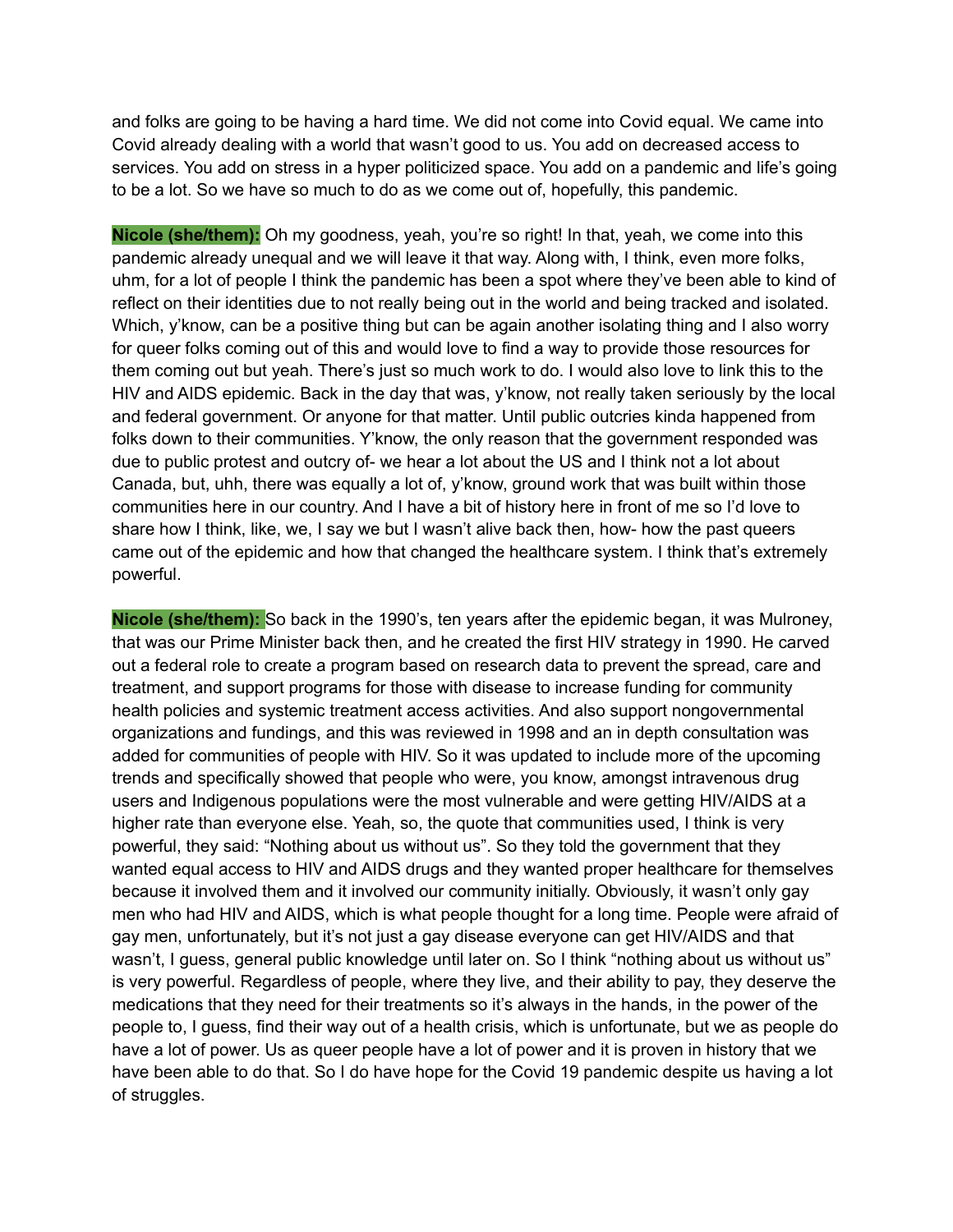**Fae Johnstone (she/they):** But also, like, we know queer of trans folks were more likely to want to get vaccinated, right? We actually, as a community, we are coming out for ourselves and for each other. We did that during the AIDS crisis and we are doing that today. And so very much you are seeing, yeah, our communities care for one another. So that even further demonstrates that the health disparities we experience, they aren't on us, they're on our systems and our governments. It is because we are more likely to try to care for ourselves and yet we still have the worst outcomes. That shows it's not our problem, it's this government's problem.

**Sydney (they/her):** Yeah, and Fae and Nicole I really like what you folks are both saying, the whole "nothing about us without us", uhm, actually comes from a disability movement in the early 90's in England as well. And I think that's really also important to bring into this when we're talking about HIV and AIDS as well as Covid and long term Covid. We are going to see that people have long term impacts from having Covid. People who didn't even get the chance to test themselves are having long term impacts and it's very much something that, when we're talking about health, it's something that we always have to look at it from a disability justice approach, I think, and that is really where the "nothing about us without us" comes in and it's so great that that was adopted by folks.

**Sydney (they/her):** I think one thing- Also I want to expand on what Fae said, is that queer and trans and two-spirit, Indigenous, agender plus folks, we are all generally not going to the health care providers that everybody else is traditionally going to. We are very much going to see nurse practitioners or doulas and birth workers and people who care for our wellbeing in just the community social service environment. So, you do see a lot of people going into drop in health equity centres, but an unfortunate impact of Covid is that these have all been shifting their availability so frequently that almost nobody can keep up with what is available, where it's available, when and to what extent, and even people who are paid to do it or who volunteer to do it, to track community based services and help people navigate those are having a really, really hard time.

**Sydney (they/her):** Really, also when it comes back to sexual health education, before we move on, I just want to say that this has really messed up some of the younger youths sexual and reproductive wellness education. Obviously queer and trans youth haven't been leading their own sex ed for years, but it's kind of gotten also compacted by the fact that there is a bunch of very sex negative legislation now, like Sesta-Fosta, which is American but it impacts us. It censors out internet search results so that you can't always find the queer inclusive and evidence based information that you're looking for unless you know exactly where to look for it. Or you have to first filter through these disturbing think pieces from cis heterosexual men that have- are just kinda sad they... can't have sex. Uhm, but yeah, and that's how we get these wonderful community compiled master docs and databases and resources. They are still hard to keep up with but yeah, uhm, I think we should address the internet censorship because it's not helping the youth.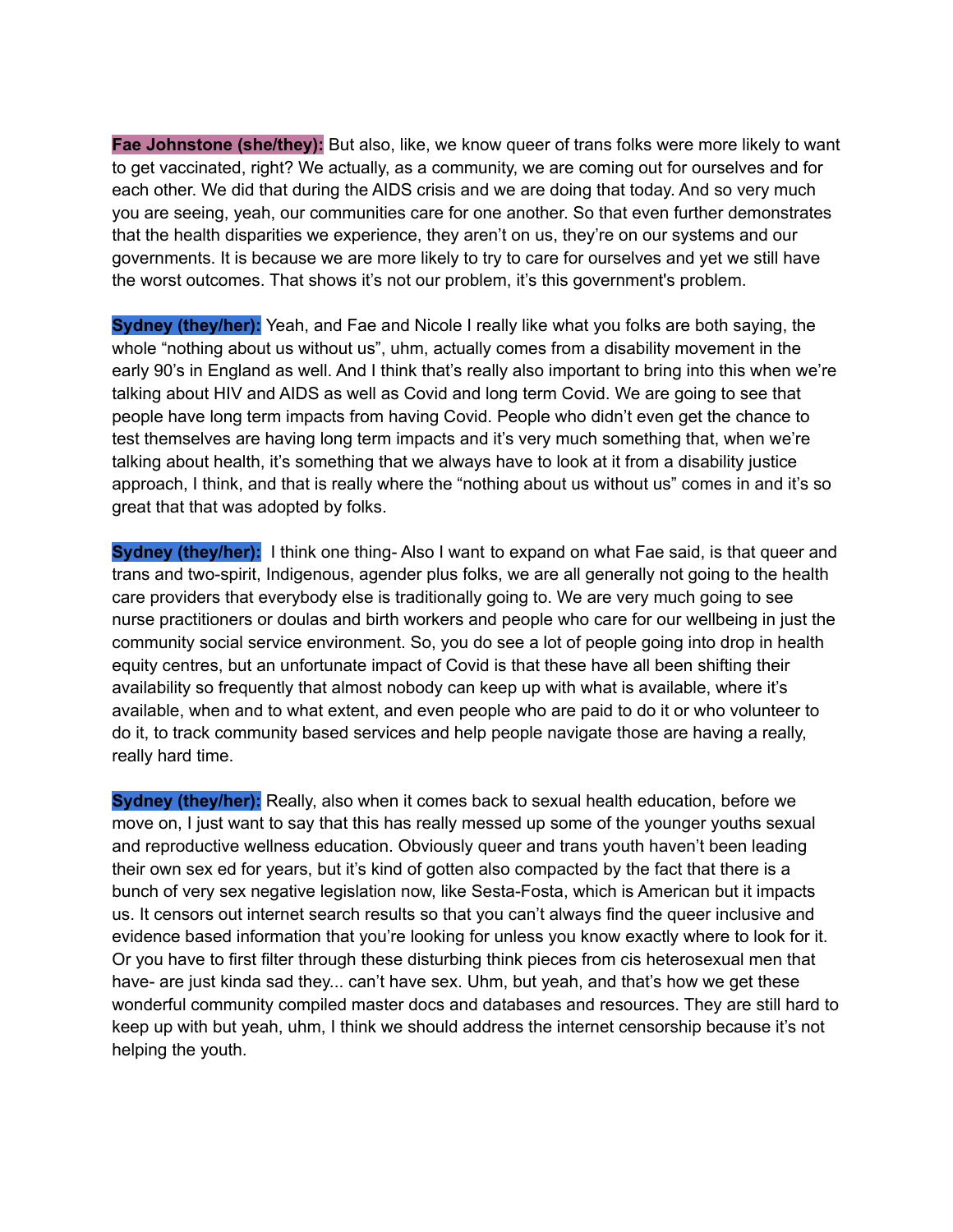**Nicole (she/them):** Yeah, I guess growing up and trying to look around for resources online, I relate, Sydney, in that I stumbled across a lot of community made master docs and information that way. Rabia, I can see you laughing and I think it's because you're thinking about the lesbian master doc. [Laugh]. The infamous one that we've all laughed at.

**Rabia (she/them):** I'm also thinking about Yahoo answers and the fact that, like, ten year old me was searching "am I pregnant because I didn't get my period?" and I was so, like, confused and, like, I just, like, completely blame our education system and literally everyone else that is involved and connected to it. Uhm, but please continue, Nicole.

**Nicole (she/them):** No, no, yeah and I guess reflecting on my own sex health education at school, a lot of the teachers were just uncomfortable with queer health so we'd get a few sentences of "... there's also gay stuff..." but it just literally ends there. It's like, okay, oh just so you know there's gay stuff and also put this condom on this banana which also... don't know how useful that is for folks, I don't know.

**Fae Johnstone (she/they):** Like it doesn't touch on pleasure or good things! I'm showing my sex educator hat in this but like I used to sell people vibrators and dildos for a living and I loved it! And there was nothing as powerful, genuinely, as being the person whose job is to help people come into and move through our myriad relationships to sex. Like be it shame, be it stigma, be it hurt, be it pleasure, be it joy and connection. Like there is so much! Our sex ed curriculum doesn't talk about that. It doesn't talk about the full spectrum of that. Sex is fucking created to be both a thing you shove under the rug and also a thing that is so stale that you don't think anyone in the room has ever had it! And I'm like, everybody has always- we are sexual beings and equipping young people with the knowledge and tools to embrace the full spectrum of sexuality is so magical because I don't want to have to keep dealing with them when they're 50, they come into the sex shop, and they don't know how to manage! And it's better for these folks to, like, not be worried because everyone should be able to find the vibrator that works for them. Everyone should be able to ask questions about their sex and sexuality in a supportive, affirming environment.

**Nicole (she/them):** Couldn't have said it better.

**Sydney (they/her):** I wanted to say really quickly that I was kinda lucky that I did grow up in an environment that had that because I grew up very- in a very close proximity to sex workers so I got a lot of that firsthand knowledge. By the time I was, like, nine, and we started sex ed in my school, uhm, my school board was semi-good for sex ed. I was already answering all the questions really awkwardly then helping teach by the time I was ten or eleven. My teacher was like "you got anything to add?" and I was like "yeah I do actually!" [giggles]. And that's just my autistic special interest coming through even though I'm not a big fan of sex myself.

**Fae Johnstone (she/they):** But if we think about it, I would love to see a research connecting the failure of our sex ed with queerphobic and anti-sex work ideologies and reactions. For example, if you're taught to treat sex as this scary thing you can never talk about, that actually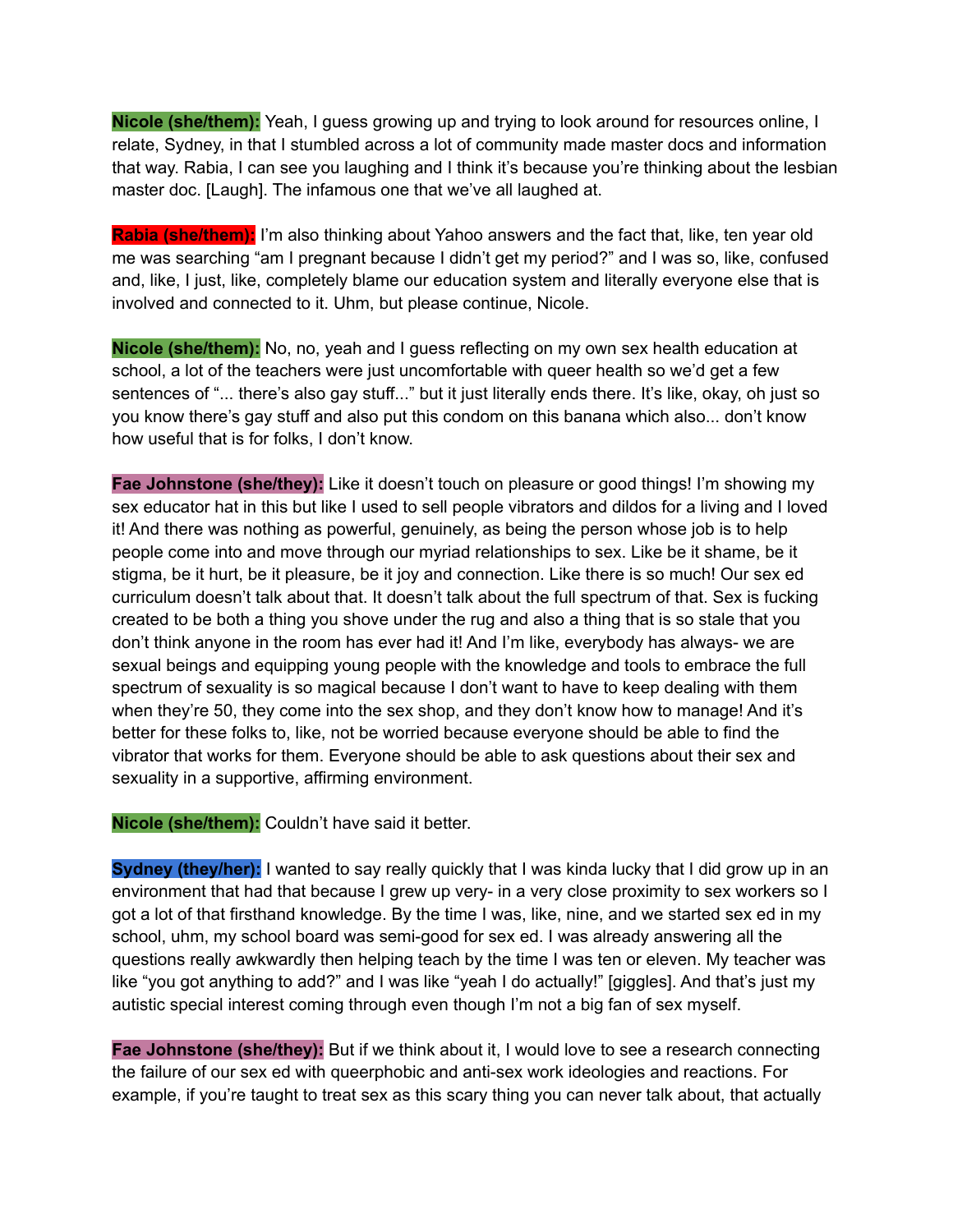to me does contribute to harassment of sex workers in public space and the othering of sex workers in public space. Because you were taught to think of sex in a very rigid, narrow way. That is like you, your buddy, like 17- just one condom, a bedroom, and no one ever talks about it. What does that mean? That creates, that teaches people to have a conception of people who engage with sexuality in different ways badly. As if that's negative or harmful. So like bad sex ed creates legitimate harm on ourselves and on other people.

**Nicole (she/them):** Totally. Yeah, I related to what you said earlier, Fae, about how, I guess, of course in Ontario we teach abstinence only sex ed and it creates, well it created for me a lot of shame and guilt for thinking about anything at all. And in addition to that I didn't have that education at all at home and my parents, coming from like a super conservative culture and background it was just super- everything was super shut off. And here's a little TMI, I don't know if I'll keep this in, who knows, but I developed vaginismus which basically in a condition that, like, basically your pelvic muscles are tense and don't- because they perceive anything going near them as a threat it was a trauma response that occurred because I had so much shame and guilt towards masturbation and sex in general. Or even just my body and sexual organs in general, and that was a lot to work through. And that was caused by the harm that these institutions and I'm not going to blame my parents, that's generational and that's cultural, and I love them and I understand. I understand why- where that comes from. But I live in a world where I want to be comfortable with myself and I don't want to be scared of things that are completely normal.

**Fae Johnstone (she/they):** People have health issues. Like, both sex and shame spawns, but also like there is a fair chance that at some point there is going to be something weird happening to your genitals! Like, just generally speaking, and people are so scared of that concept that they don't talk to their doctor about it! Which brings us back to doctors are not trained to talk about sex, sexuality, or gender. And, like, it just compounds. The sexuality piece, the sex shame there, even reinforces and further puts queer and trans folks at risk of bad healthcare. And bad health.

**Rabia (she/them):** I think that's so interesting because when I was reading people's experiences in healthcare related to sex, sexuality, and gender and their microaggressions that they were stating, a lot of them had to do with this ignorance that doctors had. The lack of education, the lack of experience on their end as well and some of the examples that I want to share are: the first one is if a patient discloses that they are a gay man the very next question they hear is "do you know your HIV status?". Instead of asking maybe a different question, it's automatically just that question. And then there's also the misconceptions and misinformations regarding transitioning and transitional medications. So, oftentimes doctors think that taking T causes xyz issues, so they're blaming transitioning for the issues that are completely unrelated and have never been scientifically proven and probably never will be proven because it's bullshit! Like, it's not true!

**Fae Johnstone (she/they):** Antidepressants have side effects! People still take their antidepressants!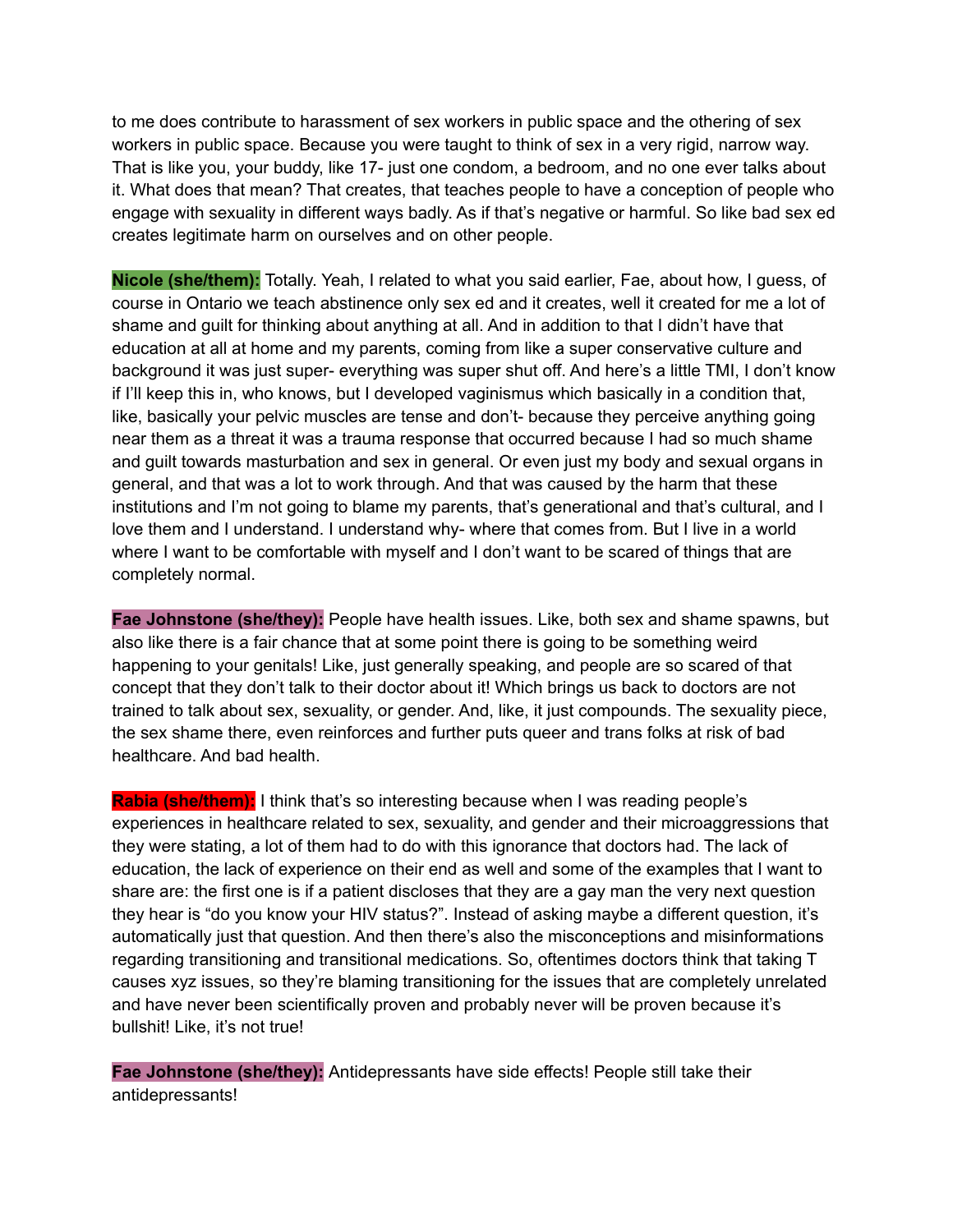#### **Rabia (she/them):** Exactly.

### **Fae Johnstone (she/they):** Stuff happens!

**Rabia (she/them):** Honestly, the one medication I know for a fact that has the worst side effects is the pill. The birth control pill. But women are forced to take it all the fucking time! Like, that's absolutely bullshit. Like, it's not fair and, if anything, men should be doing the whatever procedure that they need to do so people don't get pregnant but, it is what it is. And I think unless we have these conversations and actually talk to these doctors these people who are training the doctors and fix this educational issue, it's going to continue, which is so unfortunate and so frustrating to deal with.

**Nicole (she/them):** Yeah. There is a male birth control pill being developed and/or hopefully will be available to the general public, which is very exciting. And Rabia, going off what you said, I don't know one - I'm going to say AFAB - person who hasn't been asked to go on birth control for any sort of reason. I complained of acne: birth control! I complain of symptoms of depression: birth control! Your hormones are out of whack. Uhm, all along it was endometriosis, which is part of a hormonal thing, but putting me on birth control would have made that worse. I didn't go on birth control luckily, but I want doctors to dig deeper into issues and not just- uhm Sydney, like, also put up something in our research to do with doctors put into place a four minute rule where they want patients in and out of their office as soon as they possibly can, and they don't actually get to the bottom of any problems within that time.

**Sydney (they/her):** I want to interject just really quickly. So, like, what is supposed to happen is that, like, here in Ontario the interdisciplinary clinics are set up so that you go and you see a medical clerk, and then you go see a nurse and then you might see another medical assistant and they're supposed to collect everything. And then they talk to the doctor., But they're kinda forgetting that people- you're then forcing people to out themselves to, like, three different people, to witness three different peoples reactions. I've had so many people tell me it doesn't matter. It does matter because you're assuming things about everybody who walks into this door and then you're providing information based on only that. But yeah, they assume that the doctor should be able to come in and kinda like, debrief everything that they heard in these conversations in closed doors with other people in 4-9 minutes and tell you "this is what it is", "this is the treatment", "sounds good? Okay goodbye!", but they don't, they kinda leave a bit of a buffer for 4-9 minutes but four minutes is like the golden standard and then nine is like if they're being pushed back. So if you have 15 minutes with your doctor it's like, oh my gosh I'm special. And yeah, that shouldn't- I think what Nicole was about the get at is it shouldn't be a thing for people who are facing so many other barriers just to get in the door that you're building such an inaccessible standard. And that's why I love things like pharmacist-led and nurse-led clinics because there's less going through multiple people and also I find that they have the like the Nurses Association of Ontario and the Pharmacist Association of Ontario both provide really good ongoing training, especially with HIV care and PrEP care - PrEP is so important - and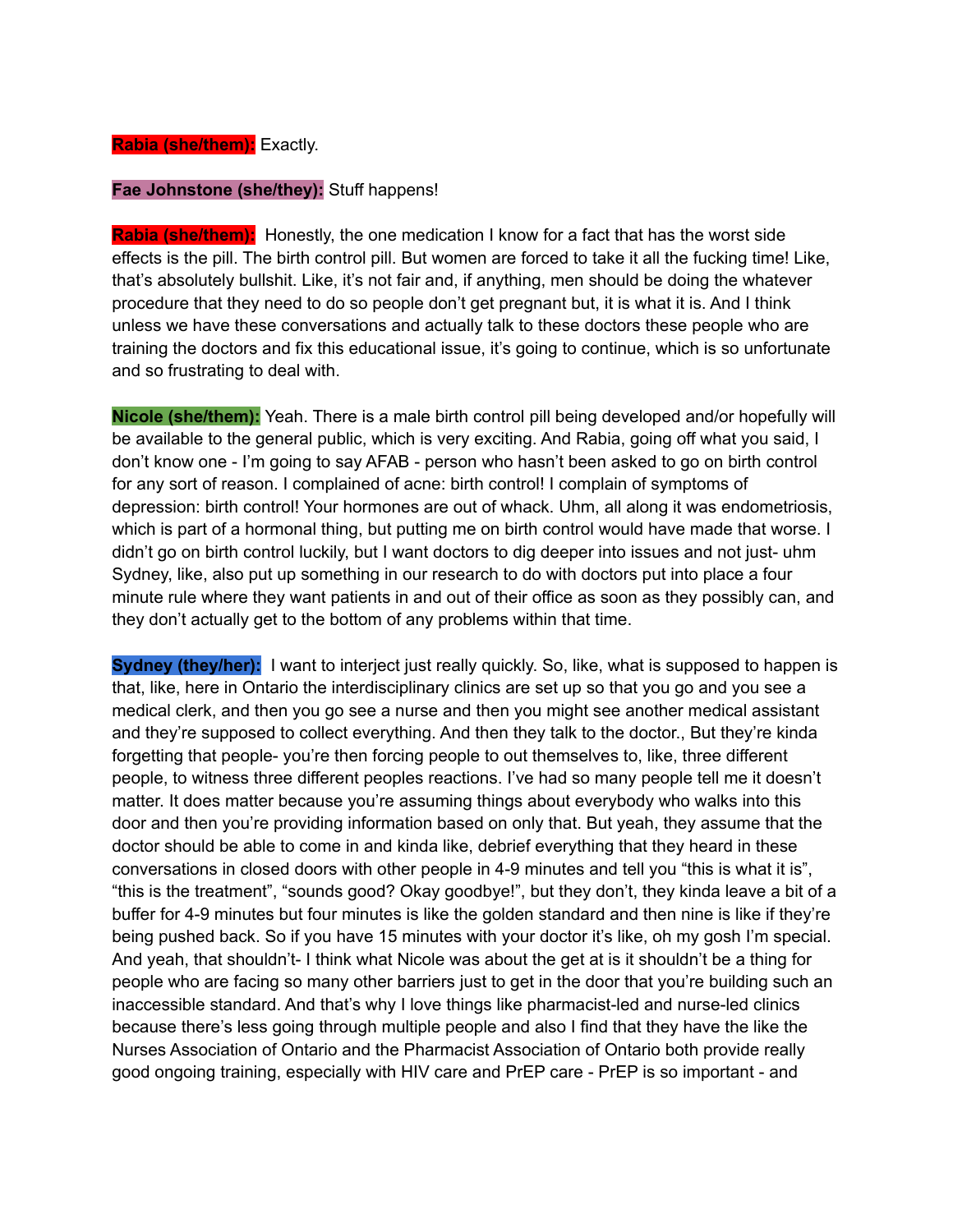hormones etc. Just really knowing that it's not always people coming in to tell you, like, I'm telling you this because it's a medical concern for me.

**Nicole (she/them):** Just going off what you said, you do have the right as a patient in Ontario to, one, ask for a second opinion. So if you don't believe what your doctor is saying or you don'twell not particularly if you don't believe, but if you don't agree with your doctor or think there's something more to the diagnosis or prognosis or advice that they're giving you, you have the right to ask for a second opinion. And you also do have the right to ask for alternative options for treatment. If they give you an option for treatment and you think it's too invasive or not what you want or you don't want to consent to that treatment, you have the right to ask for alternative treatments and other ways to go about, y'know, other mitigating or treating or, y'know, hopefully moving towards treatment and any sort of diagnosis that you may receive. Just something to keep in mind. Although these are the rules, they aren't up to standard and you as a patient, unfortunately, need to advocate for yourself in these cases because in the healthcare system this is the way it's set up unfortunately and there are problems there and there are many healthcare professionals who are also not happy with these standards and are fighting to obviously end them. But it starts from the bottom up in this case.

**Rabia (she/them):** I kinda want to add a tip to that list actually. It's one that I found on tiktok. But this person said that when a doctor refuses to give them a procedure or even consider a certain type of medication, they ask the doctor to make sure they put a note on their file and they way if they go to a second opinion they cans ee what the other person thinks and their perspective on that. And that actually gets your doctor to think about what you're asking for and also it shows them you actually know what you're talking about, that you're going to advocate for yourself. It, unfortunately, shouldn't be the case but it is and I really appreciate you sharing those tips, Nicole, because it's so hard to advocate for yourself, especially in the doctors office.

**Fae Johnstone (she/they):** Also, like, I love to tell people you can ask to bring a buddy. And that's never a bad idea. Like, bring a buddy to the sexual health clinic, bring a buddy to see your family doc, and take notes! Write notes before about what you want to chat about. Review them after and if you have a question, like, get the receptionist's email and see if you can send something in. There are a lot- self advocacy doesn't have to be like "aaa, doctor, how dare you!" it can also be like "well, actually, I'd really like us to talk about this other action item on my list and I also looked at that medication and I don't think the side effects are right for me, what about option b?". That, it's a negotiation as much as it is getting treatment. It's a relationship, not you getting told like- healthcare is not go in slot a and go out slot b. It is a conversation.

**Sydney (they/her):** Yeah! And if you get anyone that does not treat you with that sort of relationship then you should fire that doctor or physician or health care worker if you fricken' can. I know it's hard but, uhm, yeah definitely reach out and try and fire one new. Oh, someone new. I definitely fired someone in the summer though for being uhm, queerphobic.

**Nicole (she/them):** Wow, I am so proud of you, Sydney. That's amazing. Uhm, let's go! I also want to extend a resource that has been useful to me. So if I, for one, at being a new young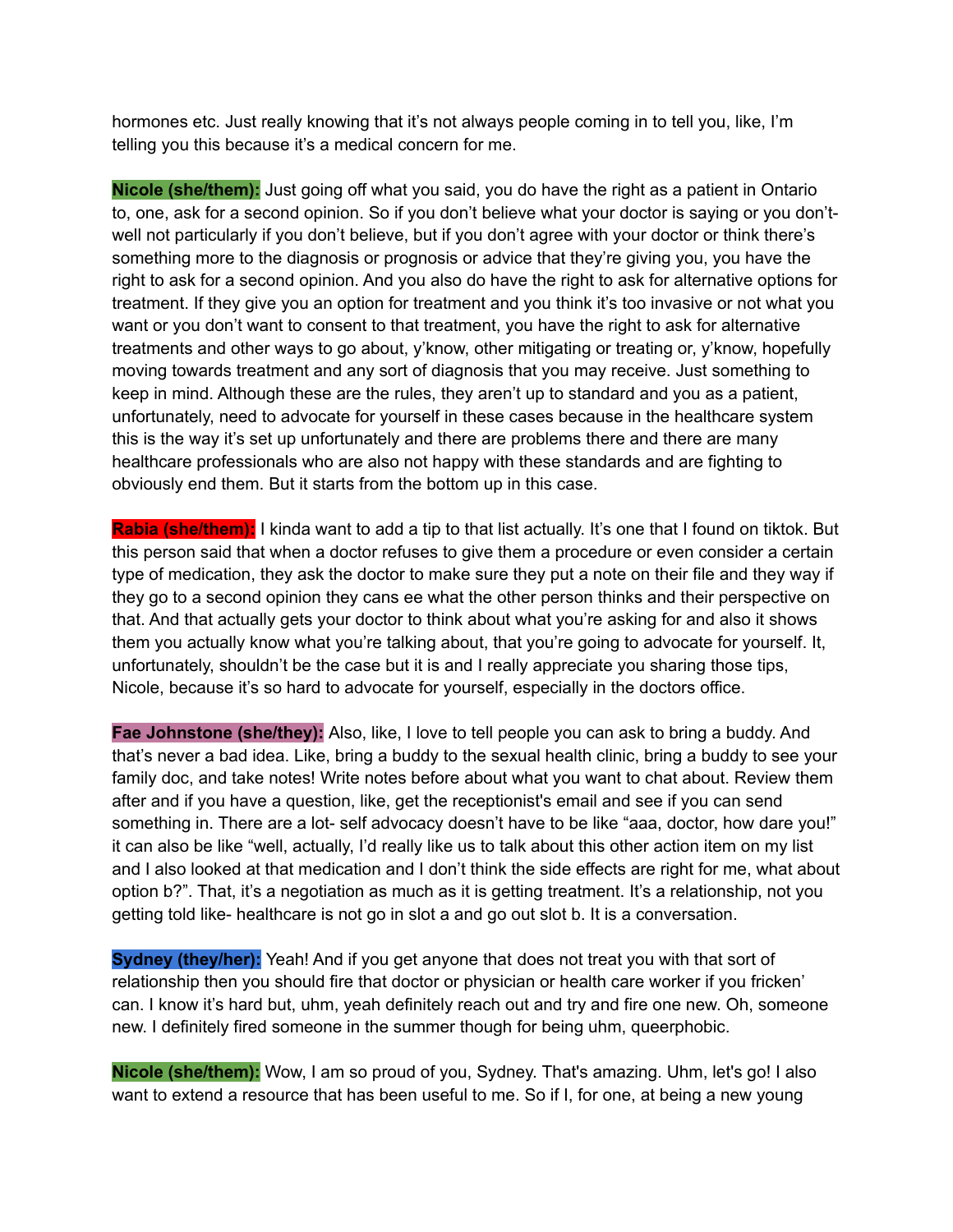adult who has just gotten, well not just, but recently got rid of their pediatrician because unfortunately, they were like "You're 22. Leave my office, you're too old." I'm like "Hmmm." Uhm, so I don't have a family doctor and it is extremely hard to find one these days. Uhm, so if you don't have a primary care physician that keeps track of all your medical information it's super hard to get treatment and it's so inaccessible. But if you are, umm, a person living in Ontario, a resident of Ontario, you do have access to the Telus MyCare app which has been very useful to me. They provide 15 minute appointments, uh they can provide referrals, they can treat some, some symptoms and some, uh, some... things. And prescribe, uh medications as well. Yeah, so I've been using it for a while and appointments are 15 minutes long so if you wanna fill that slot, fill that slot. And I have found that there are a lot of- I've had a few appointments and they have all been people of colour, which has been surprising and great! And maybe that isn't. Maybe I'm just lucky, uhm but it was a pleasant surprise to see, and these doctors have all been very kind and patient. And have taken- and you also have access to your appointment notes immediately after the appointment ends, which I have found amazing. You do have the right to access your appointment notes and all of your medical information. All the time!

**Sydney (they/her):** I also want to add that I worked with someone really cool, which is called the Prevention Clinic and Pharmacy. It is led by Pharmacist Drew, she'll book them up, on, like, social media, they used to be called The PrEP Clinic. And they run, it's a pharmacist and practitioner-led clinic it's all run online, they provide naloxone training and free discreet delivery of it. They provide STBBI swab testing that they'll send to you that you can do yourself. Tons of really really cool stuff about them, and also almost all of their clients get PrEP and PEP for free because they have some amazing funding opportunities for that.

**Nicole (she/them):** That's so amazing! Uhm you should definitely link them in the show notes, Sydney. That's an awesome resource, I've never heard of it, and yeah. I wanna be a pharmacist, and that is the type of pharmacist I wanna be, so.

**Unknown:** All clear, all good.

**Fae Johnstone (she/they):** Please be a pharmacist. We need, like, good gay pharmacists, I just, just, just- go. Yeah. Please. [giggle]

**Sydney (they/her):** Pharmacist Drew, everybody. Also, Pharmacist Jaris who just like came from Saskatchewan to U of T Med. Super cool. Anyways, let's go onto our last question because we could probably go on forever about some people we love.

**Nicole (she/them):** Yeah, so, uhm, our last question, uhm, is: "What does building a better future for 2SLGBTQA+ youth in Ontario mean to you, Fae?". I saw that you recently tweeted not stalking - I saw that you recently tweeted something about wanting to see trans youth thriving instead of just surviving, and I also wanna ask what that means to you and what you, like, what that looks like to you?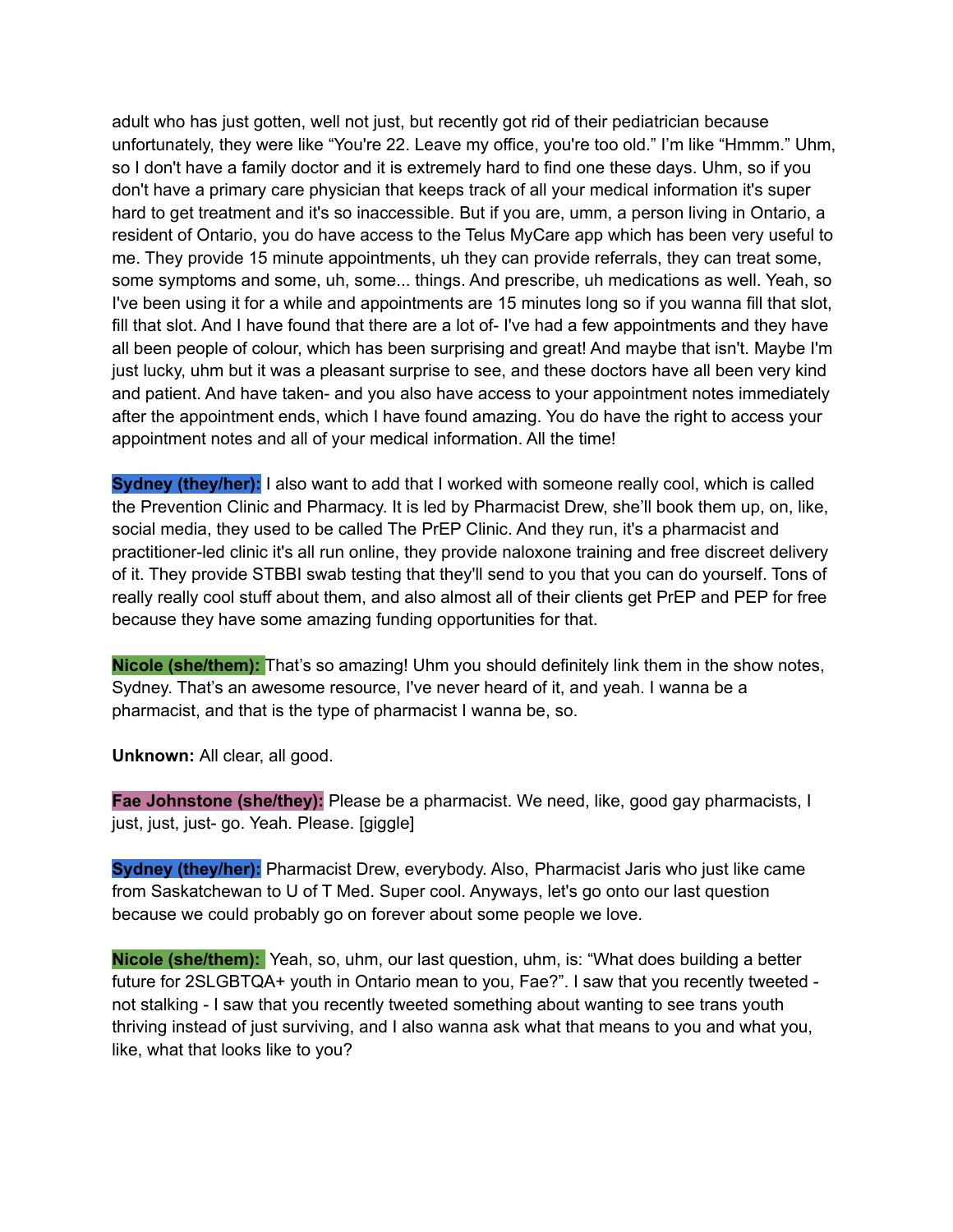**Fae Johnstone (she/they):** I love that. I think, uhm, I have to, like, I always have to like juggle my, my, my optimism and my cynicism and I never know which one to bring out in which conversation so I am gonna try and do both. On the optimism side, like I, I do really, I see queer and trans young folks who are, like making magic happen. Like they are thriving and I have a genuine hope that the future for our communities will be young folks coming out into safe homes and to safe families. Will be a world where we don't have to even think about the concept of coming out cause everyone's just going to be very gay and very gender weird and there are going to be so different genders that no one knows what the like "normal" ones used to be and it's a kind of thing that we just forget, and it's weird. Uh, and I think that would be really cool. Thriving to me is queer and trans kids uh, being housed in every and any context. Having access to medical and, and mental health support if and when they need it. It is queers with jobs, but not needing or having to be in jobs that don't support them. It is queers, uh, being happy, healthy, and celebrating. Uhm, I think there is, again, on the- on the optimistic side I see a queer future where all of our conversations on gender and sexuality, uh, don't sound like they do today, where it's not, uhm, a generation of, of queer kids who are having to unlearn like we do. My biggest hope is that the next gen of queer kids will not have to unpack all of the shit that every generation before has. Even my generation, like we, I grew up before trans rights were protected. Right? Like I, I came out in a context right after. Uhm, but if I think back, like I didn't know trans people existed. I didn't know, I had ideas about queer people, I have a gay aunt to I have to like plead quilty to the gay aunt. But I grew up and still all of, so many of us are spending our adulthoods unpacking the trauma of homophobic and transphobic childhoods. And I still see that in the current generation of queer and trans kids. And that is what breaks my heart! Is the feeling that the future that we could have delivered those kids has not been made a reality yet. And that's the cynic in me. It is the fact that I think the next generation, the current generation of queer and trans young folks, yeah, they are doing better but they are not doing good. And they could be doing good. This, the optimist in me says, they've been resilient before, they've been resilient for decades, these kids are gonna be okay, but my heart goes out for the ones that might not be. And for the fact that our governments, our communities, we're still not there for those kids and were still not there for the kids who need us most. And so again, cynicism and optimism, that is my eternal battle, my eternal struggle. But I do hope for the future, and I believe it can be a good one.

**Rabia (she/them):** I think that was so beautiful and I completely agree with your struggle, because it is so, so common for me especially. Uhm, and I just wanted to note the fact even that the smallest changes can make such the biggest difference, and especially in healthcare, like the smallest things, like, for example seeing yourself on a poster, on the wall while you're waiting for your doctor, and you see a queer couple, or you see a racialized queer couple, or a queer family for example. Like that representation matters, and seeing yourself, especially on that paper, or in the doctor that you are seeing, or the receptionist at the desk. Like those small things make a huge difference because you know that those people will listen to you, they'll validate you, they'll care about what you're saying, and they'll validate the concerns that you have so that you don't always have to always advocate for yourself. I definitely think that some other solutions that we can explore in the future is, hopefully, doctors being open for feedback and, even just, not just doctors, sorry- nurses, and nurse practitioners, and receptionists, and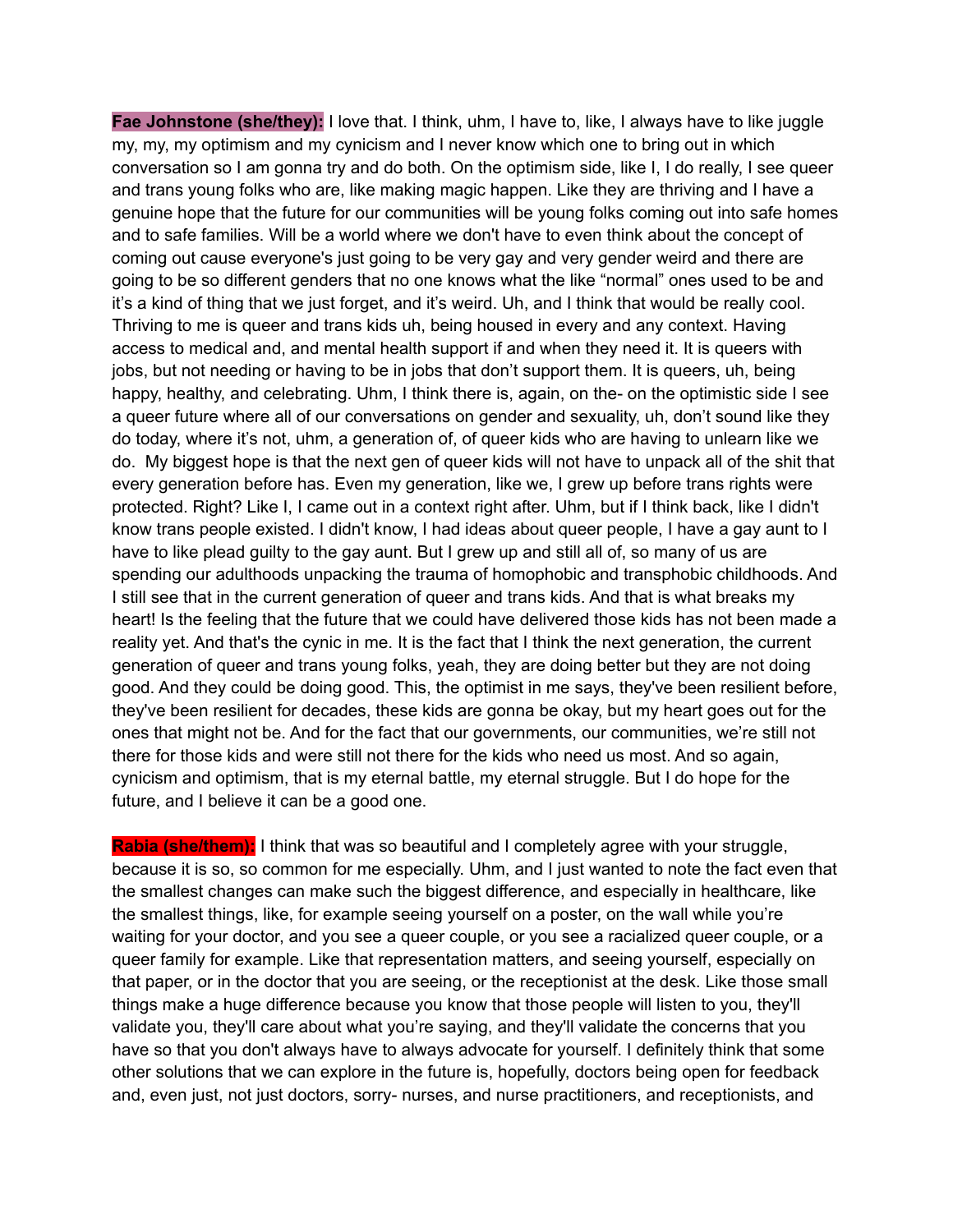everyone that you're going to interact with behind the scenes, being open for feedback on how they can improve. I think a lot of the cases, uhm, people just don't like hearing what they did wrong, or they don't like knowing that they hurt you. And that's so annoying because you should be held accountable for what you're doing and how you are making someone feel. And the only way you are going to be able to do that is if you let- if you allow space for people to hold you accountable, for them to call you in. And I also think it's really important for doctors just to have that queer competency training, and not even just doctors, like community service workers or like I said earlier, anyone you'll interact with that will be providing you a service that will help take care of you, and create that better future that we are all hoping for. [giggle].

**Fae Johnstone (she/they):** And I think it's like there is one thing that I, I really wanna highlight is that, like, I think the future is one where we don't always have to be in fight mode. Cause I think we do that like, that is a thing that the world makes us do. But also that we do because especially in a virtual world, like we are inundated. Like we are inundated with like what's happening in Texas, what's happening in Florida, with, like, hate and the stories and experiences of our friends. And I, I do actually think like that is a form of traumatization in and of itself. Cause like, many of us especially, like, the world is not a good place, but like, a lot of queer and trans kids are actually doing okay. They are, we are not in the place we used to be. But we feel, because of those systems and because it is always around us. And because we know it's never a guarantee, we are always in fight mode. And I want a world where I can be paid to be in fight mode, so the 16 year old kid doesn't have to be. So that we have the structures and institutions so that we- we know that people will come to bat for us. Cause like I get paid to fight, I, I really do, like my job is to be the loud angry gay person, and trans person who says, "stop screwing with my kids!" That is a role that I embrace. I love- I'm good at it, it's wi- it is, it gives me passion, it is my source, and it is- it is a role that I step into full of rage and fury! But I want a world where every 16 year old doesn't have to grow and think that they are that too. Cause, like, kids deserve to just be kids, like, let the- let the si- like let teens make stupid decisions like I did, and not have to worry about homophobia. Let teens be teens, get the homophobia out of it.

**Sydney (they/her):** That was beautifully said uhm, and I don't even know how we could top that off. Personally, I don't think I can. Uhm, but yeah I think that anger, I guess going off of what you said, anger is a very useful tool. Especially for those of us who uhm have been going through the trauma. Or like I was raised, even though it was sex positive there were still queer negative and trans negative, uh narratives being thrown at me from and very young age. Not necessarily from my mother, but from others. Uhm, and yeah definitely could improve upon all of that, and yeah. Let's have the people who have the right to be angry, and have been dealing with this shit for years yell about it so that the kids can have a peaceful childhood that they don't have to debrief in therapy or peer support groups for, like, 8 years before they can actually process it.

**Fae Johnstone (she/they):** I want- I want a role where I don't have to have a job anymore, like please, God, like, my work is queer and trans advocacy. Let's get me out of business. I would love that!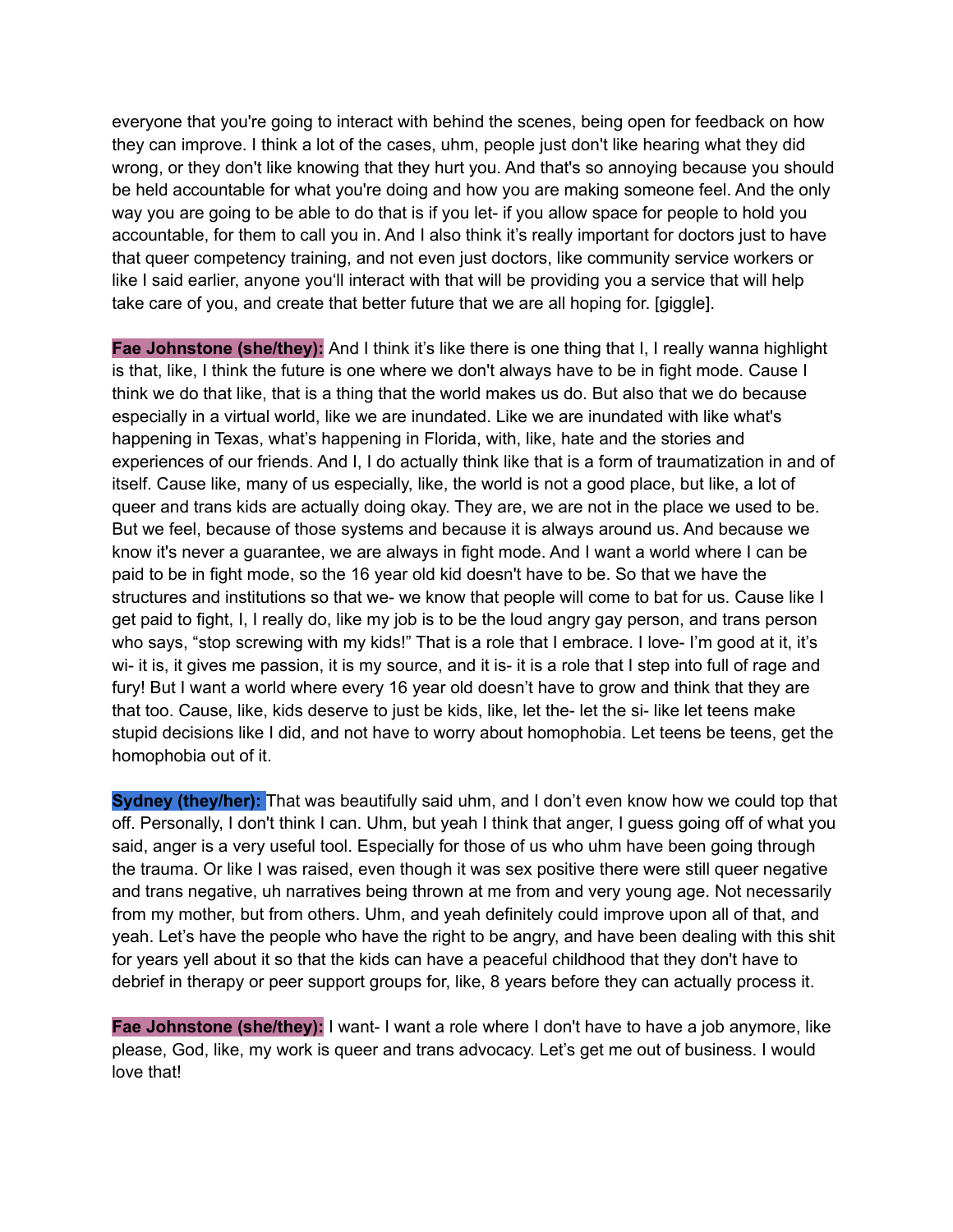**Nicole (she/them):** I love that! So, yeah, our slogan is "Let's Burn this Capitalistic Shitshow to the Ground", so hopefully, that is also included in you losing your job. But, on a more serious note, hopefully, uhm, hopefully at that point it means that queer and trans youth can exist, well not even only youth, but queer and trans people can exist without constantly being traumatized, all the time. And also I just wanna add that, uhm, yeah, in like the 19-, 19. In the 1850's, uhm, Indigenous societies acknowledged multiple genders, uhm, but these Indigenous children were forced to identify as male or female in residential schools. So I would love to see some reconciliation on that part, uhm, for the future of the youth and I would love, love, love health care providers stop gaslighting their patients. Uhm, both in terms of, uhm, not recognizing that their care needs to be trauma informed, uhm, in general. But also particular heal- like, Indigenous healthcare training. I would really like to see that because they're beginning to move towards that but, like, it needs to be better.

**Nicole (she/them):** So that wraps up all the questions we had for you today, Fae. Thank you again today for coming to The Three Chaotic Queers, we had a great time this evening. Uhm, so where can our guests find you and your work if they want to learn more about what you do or W2A in general?

**Fae Johnstone (she/they):** Uh, Yeah, so you can go to, I mean, I always like to hype up my own twitter account, and anyone who knows me knows that I'm obsessive about it, but @faejohnstone or @wisdom2action our handles across all platforms are just @ wisdom number 2 action, uh, but you are also welcome to pop into my inbox at info@wisom2action.org.

**Rabia (she/them):** Beautiful. Thank you again, Fae, for joining our chaotic conversations and sharing your experience, your knowledge, and your pride in this space. Your work is amazing and we appreciate you so much.

**Fae Johnstone (she/they):** Hey, thank y'all for having me. I am honoured to be here.

### **Outro (00:55:34 - 00:57:16)**

**Sydney (they/her):** Before we go we want to leave you with a quote from trans author Vivek Shraya's best selling book "I'm Afraid of Men". When writing about her time as a gender and sexuality workshop facilitator, Vivek wrote that she had always been disturbed by the reality that often, the only way to capture someone's attention and to encourage them to recognize their own internal biases and to work to alter them is to confront them with sensational stories of suffering. She then asks what many of us have wondered ourselves so many times. "Why is my humanity only seen or cared about when I share the ways in which I have been victimized and violated?" Just a thing for healthcare workers to think about.

**Rabia (she/them):** I think that's something for everyone to think about, to be honest. And with that being said, we have a special announcement. We have launched an anonymous forum called Vent and Validate for listeners like you to send in their chaotic questions for us to answer and respond to. These questions can be about anything. From sexuality to gender identity, to relationships and more. We are your big chaotic queer siblings, here to share our experiences